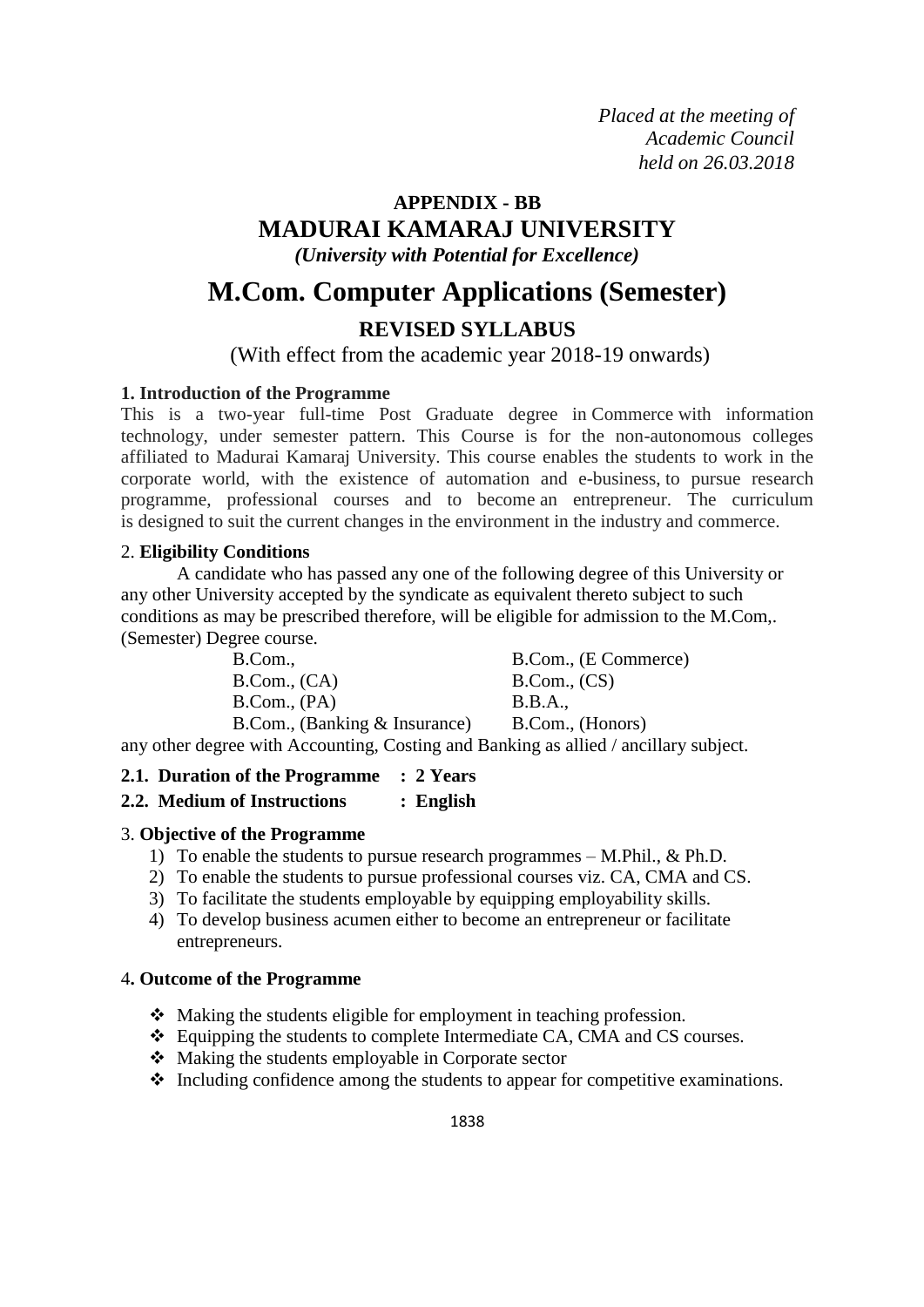5. Core Subject Papers: 15 6. Subject Elective Papers: 4 7. Non Subject Elective Papers: 1

8. Unitization: 5 Units each subject

9. Pattern of Semester Exam: 4 Semesters

10. Scheme for Internal Assessment:

| <b>Test</b>                                     | : 10 marks (average of best two tests)       |
|-------------------------------------------------|----------------------------------------------|
| Assignment                                      | $\therefore$ 5 marks                         |
| Seminar/ Group Discussion<br>Peer-Team-Teaching | $\therefore$ 5 marks<br>$\therefore$ 5 marks |
| Total                                           | $\therefore$ 25 marks                        |

 $\frac{1}{\sqrt{2}}$ 11.External Exam : 75 marks

12. Question Paper Pattern:

| Part A                                 | $10*1 = 10$ marks |
|----------------------------------------|-------------------|
| Part B (either or)                     | $5*7 = 35$ marks  |
| Part C (Open choice) $3*10 = 30$ marks |                   |
| $(3 \text{ out of } 5)$                |                   |
| Total                                  | 75 marks          |

13. Scheme for evaluation: Detailed scheme are required with allotment of marks.

14.Passing minimum: External minimum 45% of 75 marks = 34 marks. Aggregate 50 marks.

#### **14.1. Classification**

| S.No. | Range of CGPA           | Class |
|-------|-------------------------|-------|
|       | 40 & above but below 50 |       |
|       | 50 & above but below 60 |       |
|       | $60 \&$ above           |       |

## 15. Model Questions:

16. Teaching Methodology:

Classroom teaching Seminar Role-play Classroom exercises Case study Group discussion

17. Text Books: 1 Book

18. Reference Books: 3 Books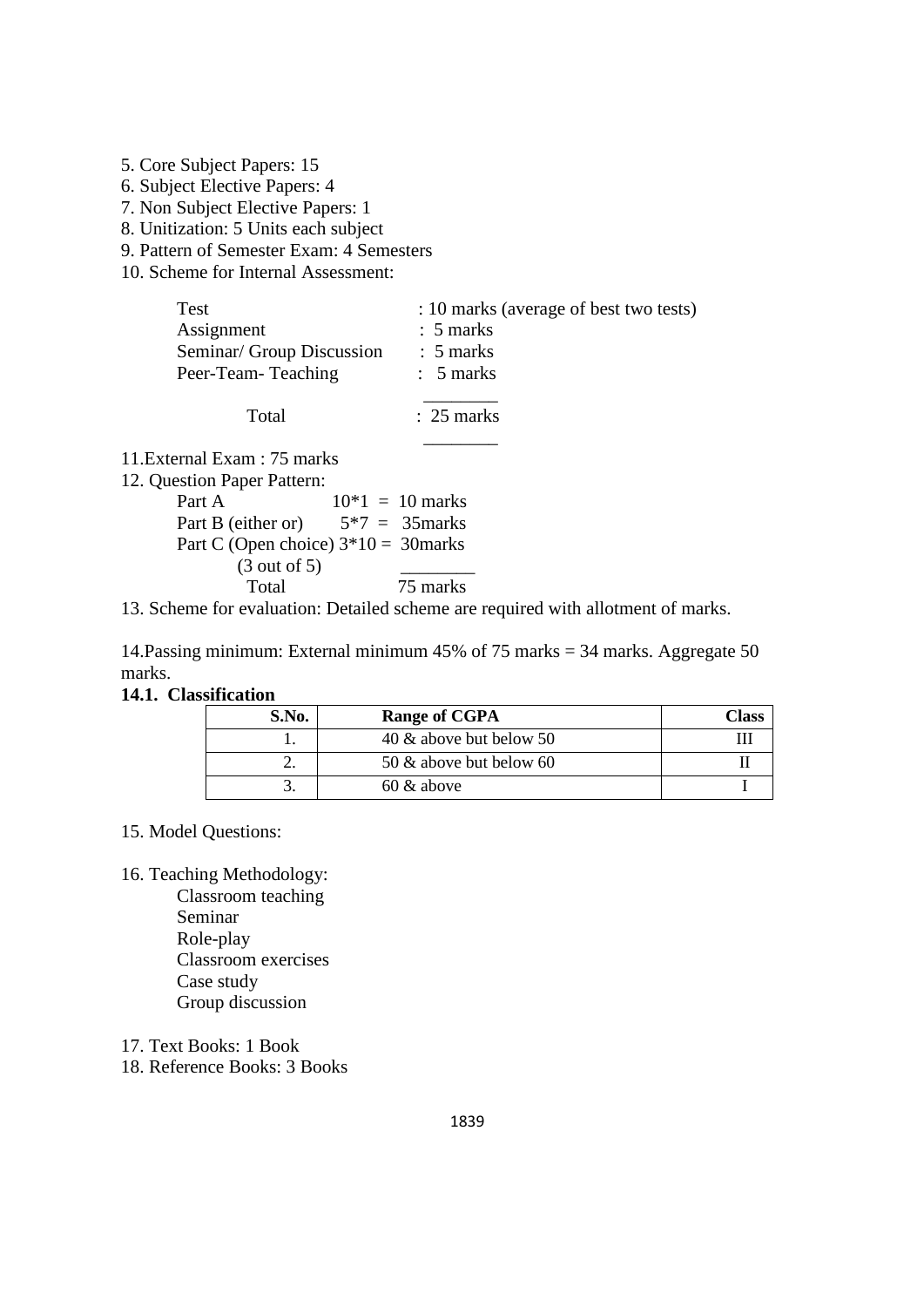# **19. Retotaling and Revaluation Provision**

Candidates may apply for retotaling and revaluation within ten days from the date of the result published in the University website along with the required forms and fees.

# **20. Transitory Provision**

The candidates of previous scheme may be permitted to write exams in their own schemes up to the examinations of April 2020 as a transitory provision.

## **21. Subjects and Paper related website**

| <b>Semester</b>     | Name of the Subject                                                    | <b>Hrs</b><br>P.W | <b>Credits</b> | <b>Internal</b><br><b>Marks</b> | <b>External</b><br><b>Marks</b> | <b>Total</b><br><b>Marks</b> |
|---------------------|------------------------------------------------------------------------|-------------------|----------------|---------------------------------|---------------------------------|------------------------------|
| I Semester          |                                                                        |                   |                |                                 |                                 |                              |
|                     | Principles of Information Technology                                   | 6                 | $\overline{4}$ | 25                              | 75                              | 100                          |
|                     | <b>Advanced Financial Accounting</b>                                   | 6                 | 5              | 25                              | 75                              | 100                          |
|                     | Auditing and Assurance                                                 | 6                 | $\overline{4}$ | 25                              | 75                              | 100                          |
|                     | <b>Applied Cost Accounting</b>                                         | 6                 | 5              | 25                              | 75                              | 100                          |
|                     | Entrepreneur Resource Planning (E)                                     | 6                 | $\overline{4}$ | 25                              | 75                              | 100                          |
|                     |                                                                        | 30                | 22             |                                 |                                 |                              |
| <b>II</b> Semester  |                                                                        |                   |                |                                 |                                 |                              |
|                     | <b>Computer Network</b>                                                | 6                 | $\overline{4}$ | 25                              | 75                              | 100                          |
|                     | Programming in $C++$                                                   | 6                 | $\overline{4}$ | 25                              | 75                              | 100                          |
|                     | <b>Entrepreneurial Development and Project</b>                         | 6                 | $\overline{4}$ | 25                              | 75                              | 100                          |
|                     | Financing                                                              |                   |                |                                 |                                 |                              |
|                     | <b>Financial Management</b><br><b>Advanced Business Statistics (E)</b> | 6<br>6            | 5<br>5         | 25<br>25                        | 75<br>75                        | 100<br>100                   |
|                     |                                                                        |                   |                |                                 |                                 |                              |
|                     |                                                                        | 30                | 22             |                                 |                                 |                              |
|                     |                                                                        |                   |                |                                 |                                 |                              |
| <b>III Semester</b> |                                                                        |                   |                |                                 |                                 |                              |
|                     | Advanced Corporate Accounting and<br>Reporting                         | 6                 | 5              | 25                              | 75                              | 100                          |
|                     | Data Base Management Systems                                           | 6                 | $\overline{4}$ | 25                              | 75                              | 100                          |
|                     | Web Programming and Technologies                                       | 6                 | $\overline{4}$ | 25                              | 75                              | 100                          |
|                     | Applied Direct Taxation and E-Filing (E)                               | 6                 | 5              | 25                              | 75                              | 100                          |
|                     | <b>Business Environment (NME)</b>                                      | 6                 | 5              | 25                              | 75                              | 100                          |
|                     |                                                                        | 30                | 23             |                                 |                                 |                              |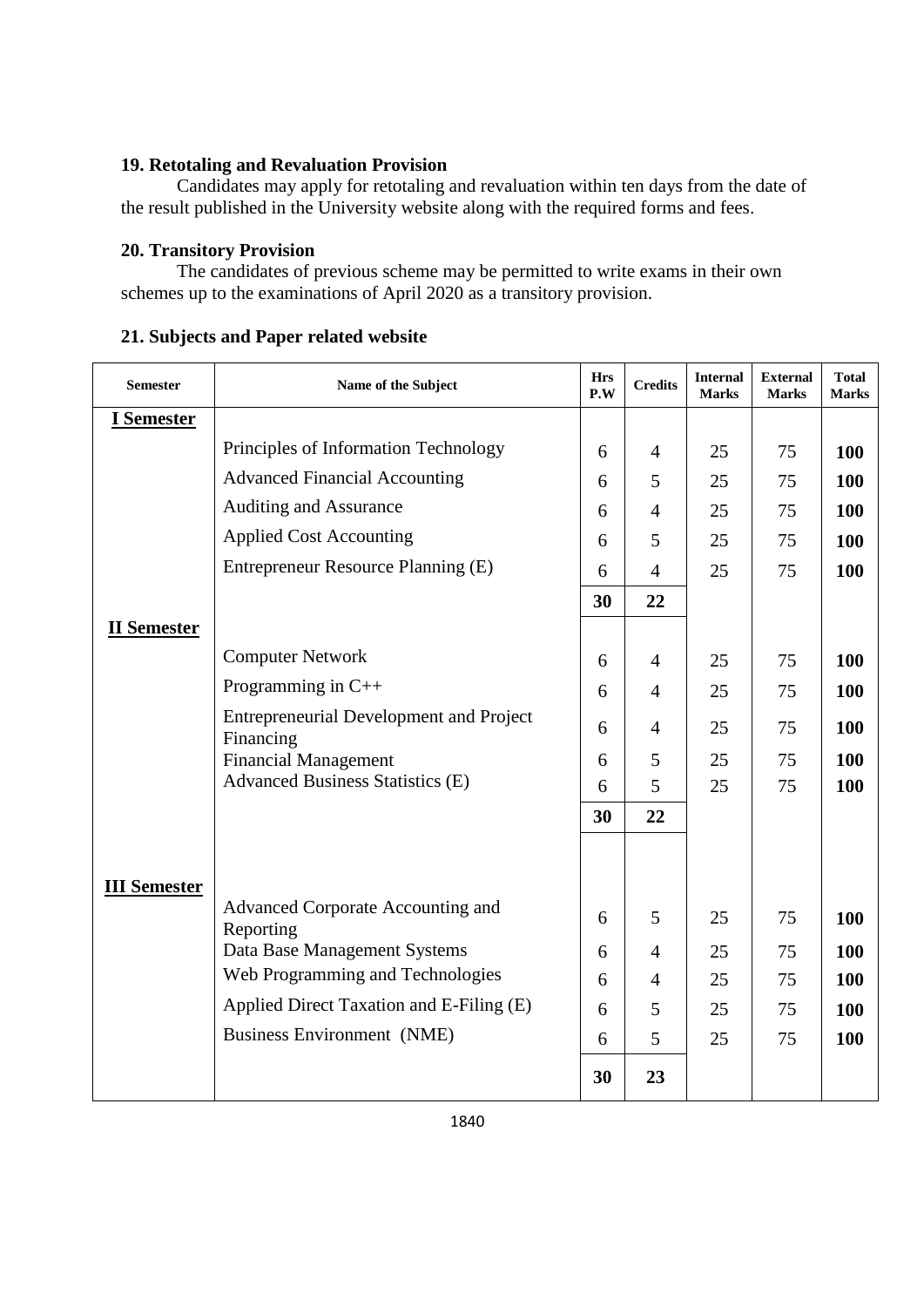| <b>IV Semester</b> |                                                                                              |     |                |    |    |     |
|--------------------|----------------------------------------------------------------------------------------------|-----|----------------|----|----|-----|
|                    | <b>Research Methodology</b>                                                                  | 6   | 5              | 25 | 75 | 100 |
|                    | <b>Operations Research</b>                                                                   | 6   | $\overline{4}$ | 25 | 75 | 100 |
|                    | Computerised Accounting and Office<br>Automation                                             | 6   | 5              | 25 | 75 | 100 |
|                    | Applied Indirect Taxation (E)                                                                | 6   | 5              | 25 | 75 | 100 |
|                    | Project (Viva-Voce 25marks)<br>(Viva will be conducted by externals along<br>with practical) | 6   | 4              | 25 | 75 | 100 |
|                    |                                                                                              | 30  | 23             |    |    |     |
|                    | <b>Total</b>                                                                                 | 120 | 90             |    |    |     |

## **1.1 PRINCIPLES OF INFORMATION TECHNOLOGY**

## **Unit – I**

Introduction to Computers, Components of Computers, Hardware and Software: Computer systems – Importance of Computers in Business – Data and Information – Data Processing, Data Storage and Data Retrieval capabilities – Computer Applications in various areas of business.

#### **Unit – II**

Types of Computer systems – Analog, Digital and Hybrid Computers. Micro Mini, Mainframe and Super Computers – Business and Scientific Computer systems – Generation of Computers – Data Processing systems – Batch, online and Real Time system – Time Sharing, Multi programming and Multi processing systems – Networking: Local and Wide Area Network.

## **Unit – III**

Software: System Software and Application Software: Programming Language – Machine Language – Assembly Language, High Level Languages – Number system: Decimal, Binary, Octal and Hexa Decimal.

#### **Unit – IV**

Operating systems: DOS – UNIX , Linux – Windows: Windows NT, Windows NT, Windows 2000, Windows XP, Windows Vista.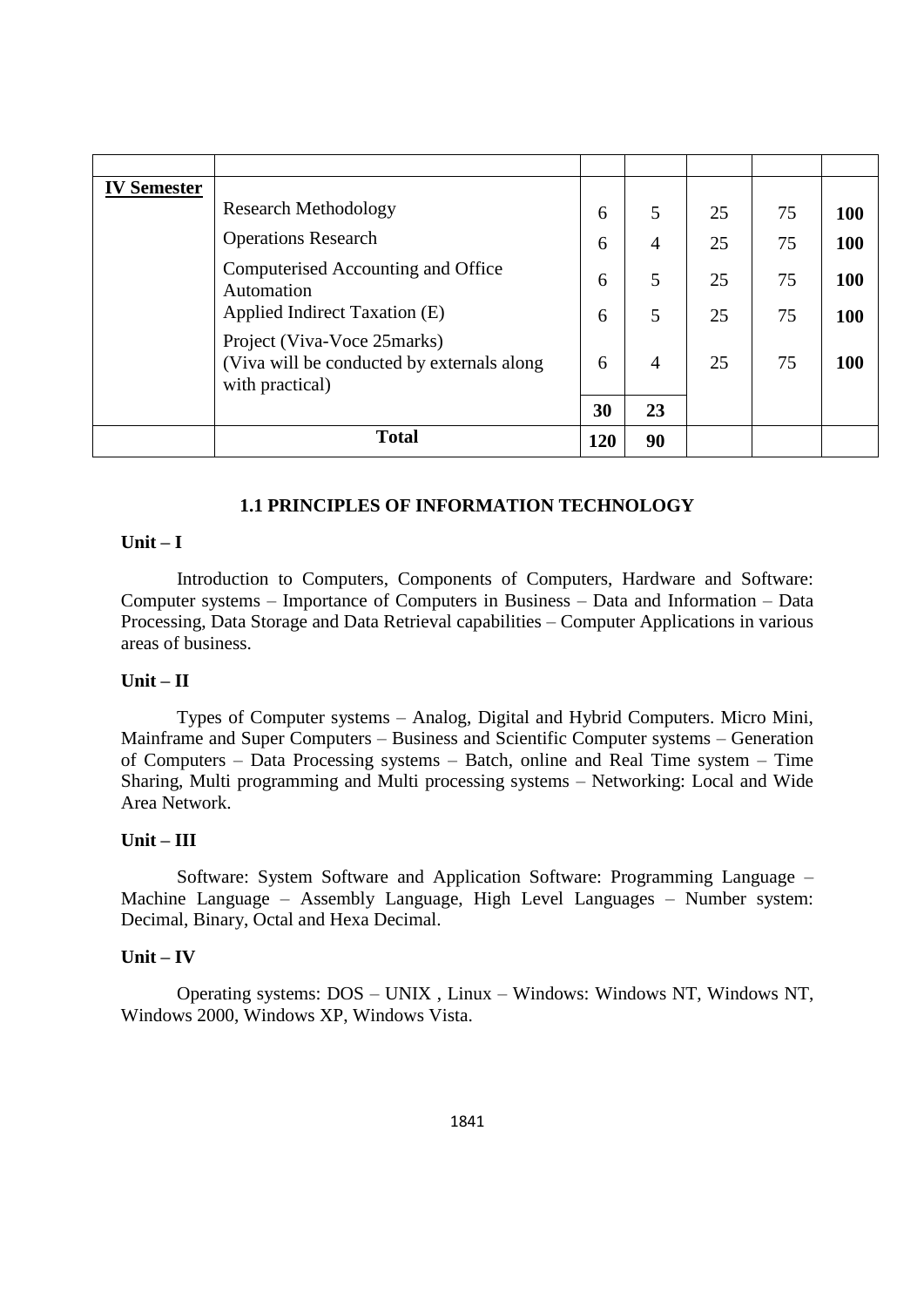System Analysis and Design – Computer Based Information System – Transaction Processing – Office Automation.

## **Books Recommended**

- 1. Roger Hunt and John Shellery Computer and Common Sense.
- 2. Bright Man Dimsdale Using Micro Computer.
- 3. Taxali, R.K, Software Made Simple.
- 4. Alexis Leon and Mathews Leon, Introduction to Information Technology, Vijay Necole Imprint Pvt., Ltd.,

## **1.2 ADVANCED FINANCIAL ACCOUNTING**

## **Unit – I**

Accounting – Financial Information System – Generally Accepted Accounting Principles, Conventions and Postulates, Indian Accounting Standards – Critical review of Accounting Principle and Concepts.

## **Unit – II**

Accounting Problems related to Non-Trading Concerns – Prepation of accounts from incomplete records.

## **Unit – III**

Branch and Departmental Accounts (including Foreign Branches) – Hire purchases and Installment Purchase Systems.

## **Unit – IV**

Accounting problems related to Admission, Retirement and Death of a Partner.

## **Unit – V**

Dissolution, Insolvency of firm and Amalgamation of Firms – Sale to a Company.

## **Note: Question Paper shall consists of 80% Problem and 20% theory.**

## **Books Recommended**

- 1. Shukla & Grewal, Advanced Accounts, 2008, S.Chand Publications, Delhi.
- 2. R.L. Gupta, Advanced Accounts, 2007, Sultan Chand Publication, Delhi.
- 3. Gupta, Financial Accounting for Managements, Third Edition, 2008, Pearson Education, Delhi.
- 4. Vinayakam & Charumathi, Financial Accounting, 2006, S. Chand Publication, Delhi.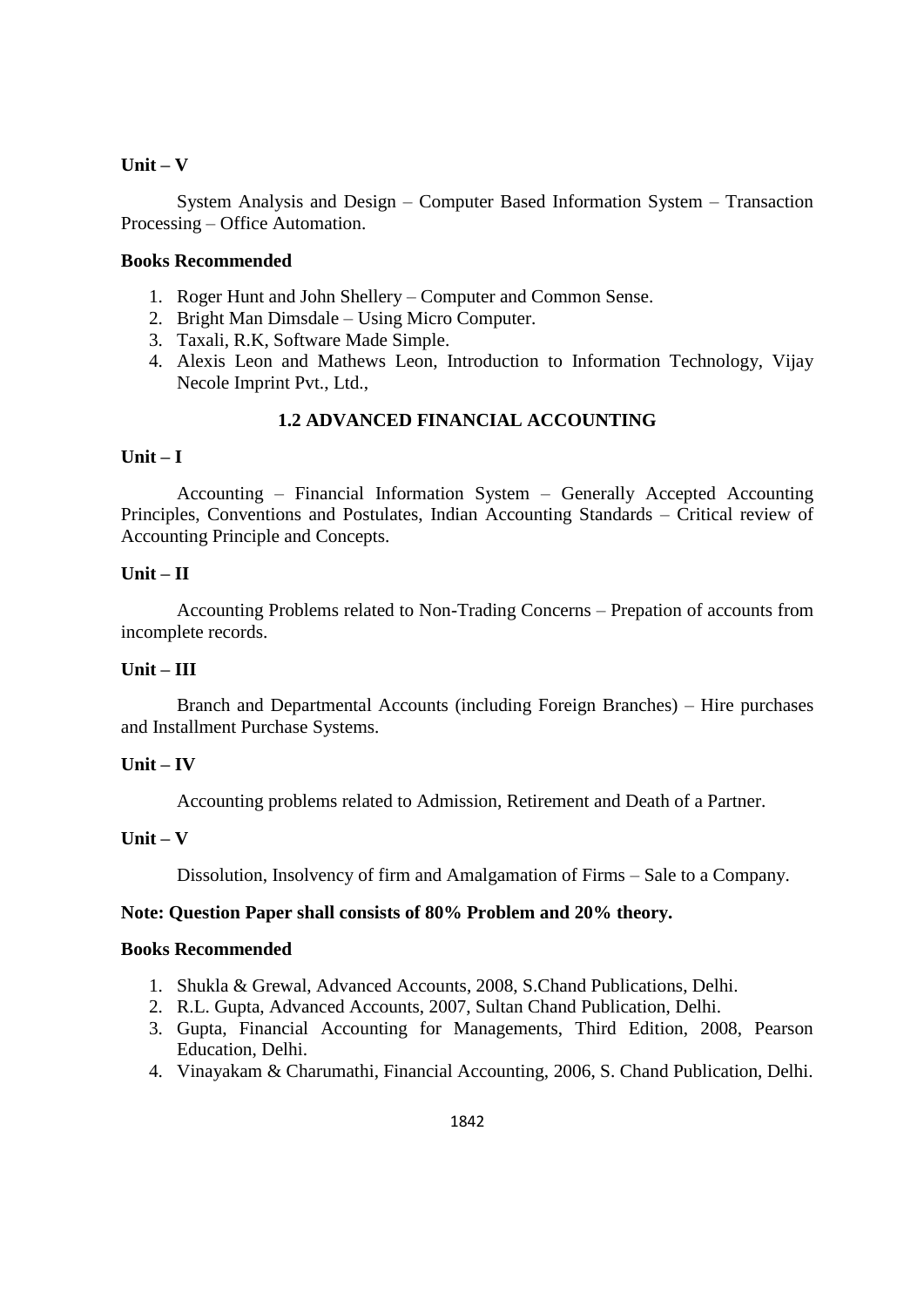- 5. Arulanandam & Raman, Advanced Accounting, 2007, Himalaya Publishing House, Mumbai.
- 6. Jain & Narang, Advanced Accounting, 2007, Kalyani Publications, Delhi.
- 7. T.S. Reddy & A. Murthy, Margham Publications, Chennai.
- 8. Reimers, Financial Accounting, 2008, Pearson Education, Delhi.

#### **1.3 AUDITING AND ASSURANCE**

#### **Unit – I**

Audit – Basic Principles – Definition – Objects – Difference between accountancy – Auditing and investigation – Advantages of Audit – Qualities of an Auditor – Implications regarding detection of errors and frauds – Various types of audit - An overview of Information System Audit

## **Unit – II**

Preparation before Audit – Audit Programme – Audit Notes – Audit Files- Working Papers – Procedure for audit-Sampling design – Need and Types- Internal Control- Internal Audit – Internal Check – Meaning, Definitions – Objectives – Procedure for Internal Check – Advantages – Duties of an auditor in connection with internal check as regards different items.

## **Unit – III**

Vouching: Meaning – Definitions – Importance – Duties of an auditor- vouching of receipts – General considerations- Cash sales – Receipts from debtors – Other payments and expenditure of petty cash payments – Vouching of payments into and out of the bank – Vouching of cash and credit sales – Goods on Consignment – Sale on approval basis – Sale under hire purchase agreement – Sales ledger.

## **Unit – IV**

Verifications and valuation of assets and liabilities: Definitions – General principles – Fixed assets – Investment – Inventories – Freehold and leasehold property – Loans bills receivable – Sundry debtors – Plants and Machinery – Patents – Verification and Valuation of liabilities – Duties of an auditor – Audit report.- Assurance Standards. **Unit – V**

Liabilities of an Auditor – Liabilities for negligence – Liabilities for misfeasance – Criminal liability – Liability to third party.- Role of auditors of detection of frauds – Audit trail.

#### **Books Recommended**

- 1. B N Tanton, Practical Auditing, S.Chand, Delhi.
- 2. Dinkar Pagare, Principles & Practice of Auditing, Sultan Chand, Delhi.
- 3. Kishandwala & Krishandwala, Auditing, Sultan Chand & Sons, Delhi.
- 4. T.R.Sharma, Auditing, Sahithya Bhavan Publications, Agra.
- 5. Dr. L. Natarajan, Margham Publications, Chennai.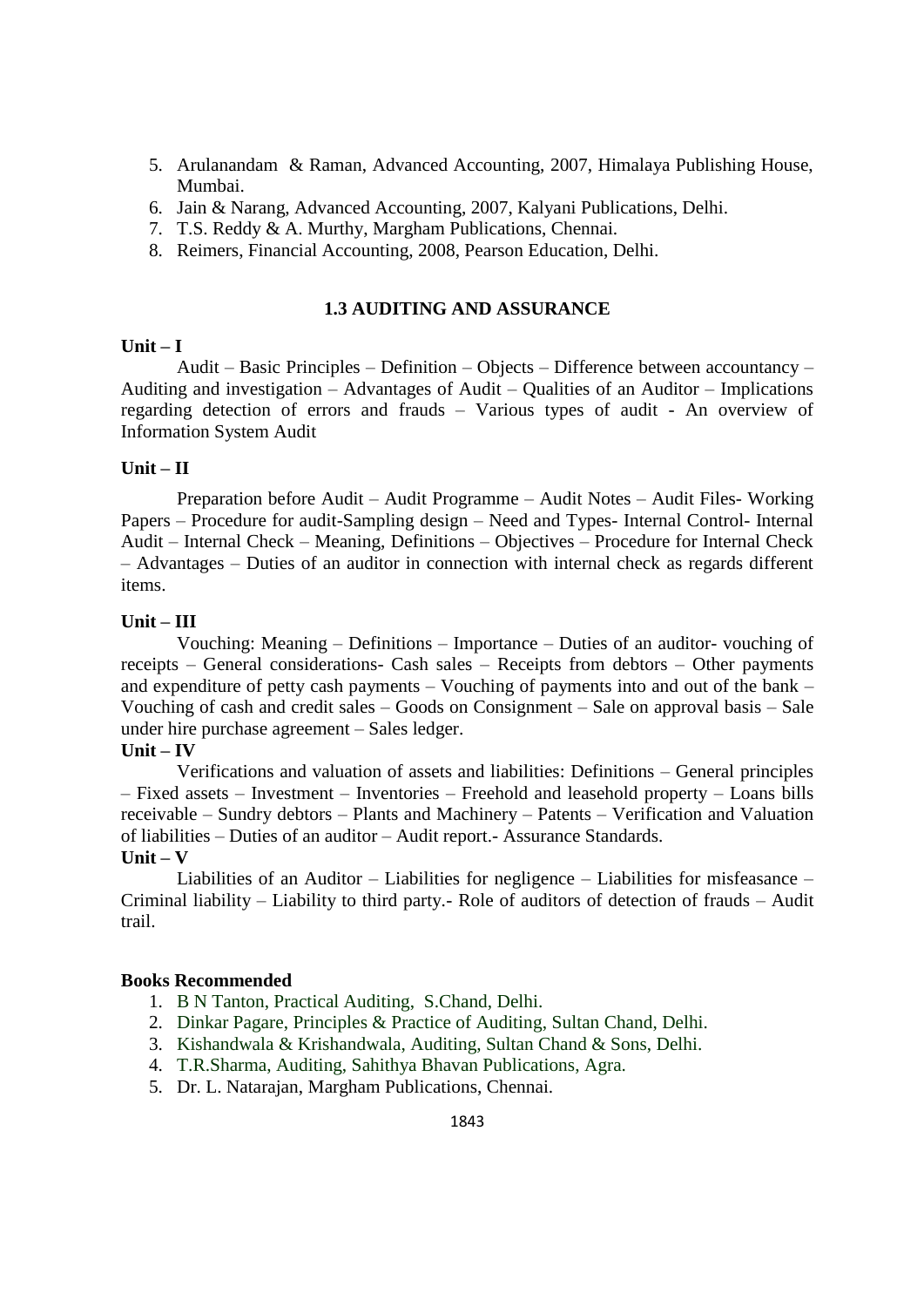## **1.4 APPLIED COST ACCOUNTING**

## **Unit – I**

Introduction to Cost Accounting: Definition, Scope, Objectives and Significance of Cost Accounting – Relationship of Cost Accounting and Financial Accounting and Cost Accounting and Management Accounting – Cost Objects, Cost centers and Cost units – Elements of Cost – Classification of costs.

## **Unit – II**

Elements of Cost – Material Cost – Procurement of Materials – Inventory Management and Control - InventoryAccounting and Valuation – Physical Verification, treatment of losses – Scrap, spoilage, defectives and wastage. Employee Costs – Time keeping – Time booking and payroll – Labour Turnover- Overtime and idle time – Principles and methods of remuneration and incentive schemes – Employee cost reporting and measurement of efficiency. Overheads: Collection, classification and apportionment and allocation of overheads – Absorption and treatment of over or under absorption of overheads – Reporting of overhead costs.

## **Unit – III**

Cost Accounting Standards (Basic understanding only) (CAS 1 to CAS 23)

## **Unit – IV**

Cost Book Keeping: Cost Accounting Records, Ledgers and Cost Statements – Items excluded from cost and normal and abnormal items/cost – Integral accounts – Reconciliation of cost accounting records with financial accounts – Infrastructure, Educational, Healthcare and Port services.

#### **Unit – V**

Methods of Costing: Job costing – Batch costing – Contract costing – Process costing – Normal and abnormal losses, equivalent production, Joint and By products – Operating costing or Service costing – Transport, Hotel and Hospital

#### **Note: The Question paper shall consist of 80% problem and 20% theory.**

#### **Books Recommended**

- 1. V.K. Saxena, C.D. Vashist, Advanced Cost and Management Accounting, Sultan Chand & Sons, Delhi.
- 2. Robert
- 3. Robert S. Kaplan, Anthony A. Atkinson, Advanced Management Accounting
- 4. S.P.Jain & K.L.Narang, Advanced Cost Accounting, Kalyani Publications, Delhi.
- 5. Dr. S.N. Maheshwari, Advanced Cost Accounting, Himalaya Publishing House Pvt. Ltd., Mumbai.
- 6. T.S. Reddy & Y. Hari Prasad Reddy, Cost Accounting, Margham Publications, Chennai.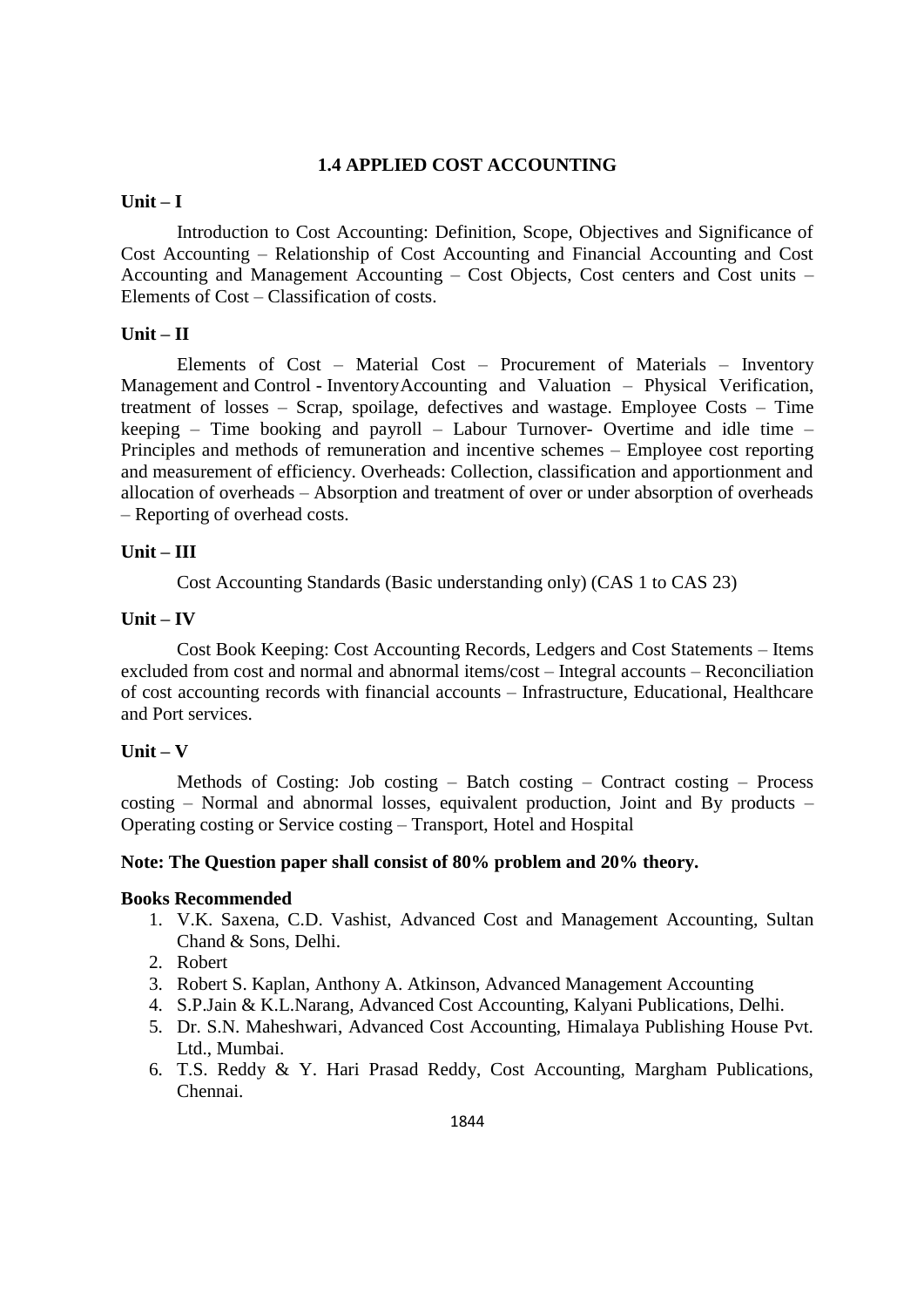## **1.5 ENTERPRISE RESOURCE PLANNING**

#### **Unit – I**

ERP overview – benefits of ERP – ERP and Related Technologies – Business Process Reengineering (BPR) – Data Warehousing – Data Mining – Online analytical processing – supply chain management.

## **Unit – II**

ERP Implementation: ERP implementation life cycle – Implementation methodology – ERP Implementation – the Hidden costs.

#### **Unit – III**

Organizing the Implementation – Vendors, consultants and users – contracts with vendors, consultants and employees – Project management and monitoring.

#### **Unit – IV**

Business Module in an ERP package – Finance – Manufacturing – Human Resource – Plant Maintenance – Material Management – Quality Management – Sales and Distribution.

## **Unit – V**

ERP Market place – SAP AG – people soft – Baan Company – Oracle Corporation – QAD – System software associates.

## **Books Recommended**

- 1. Alexis Leon, ERP Demystified, TATA McGrawhill Publishing Company.
- 2. Vinod Kumar Gard, Enterprise Resource Planning, Prentice Hall of India.

#### **2.1 COMPUTER NETWORK**

#### **Unit – I**

Introduction – Uses – Network Hardware – LAN – MAN – WAN – Wireless Networks – Merits and Demerits – Network Topologies – tree, peer-to-peer, bus, ring etc – comparison.

## **Unit – II**

Inter networks – Network Software – Protocol hierarchies – Design issues for the layers – Interface and Service – Service Primitives – Reference models – OSI – TCP/IP.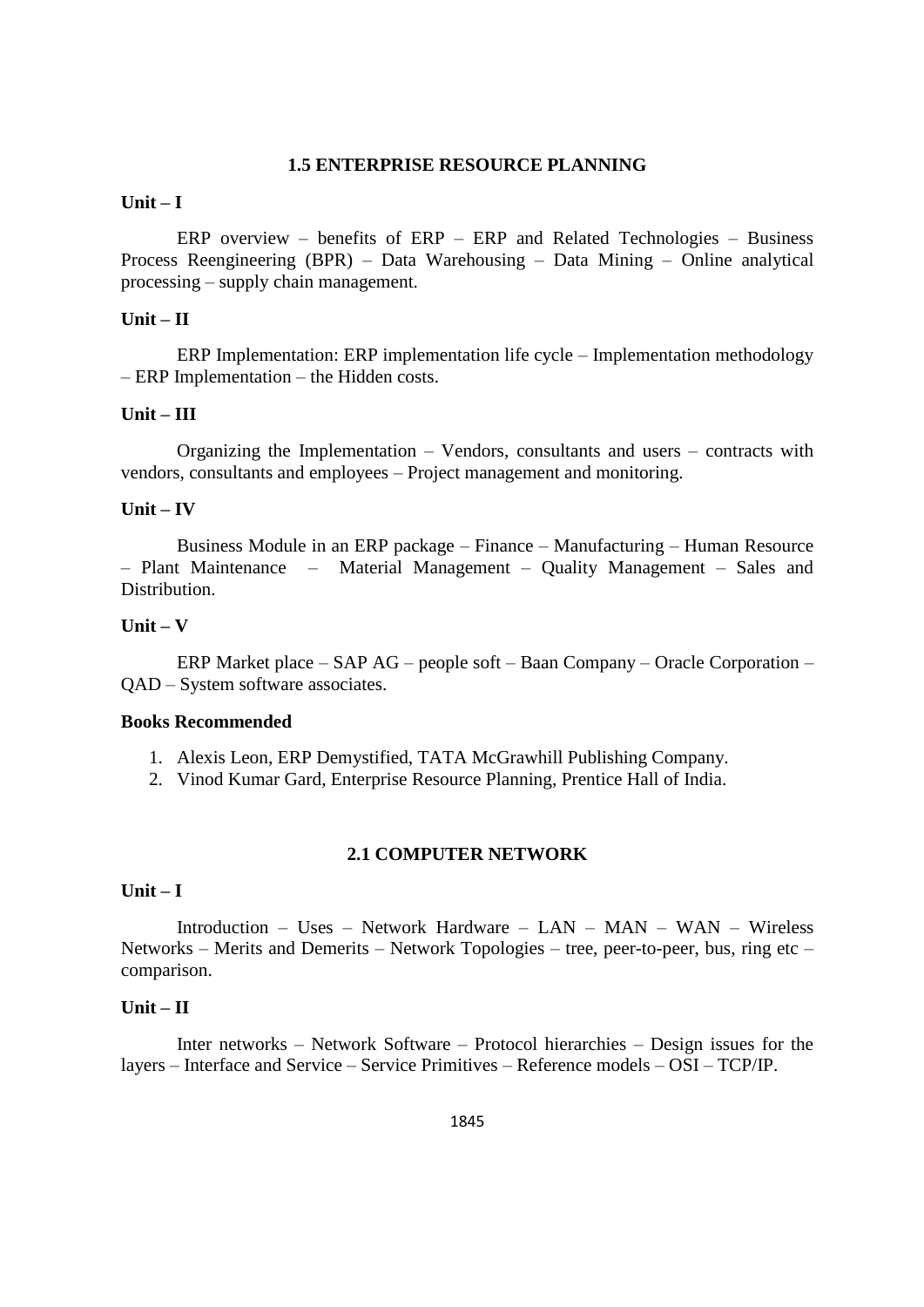## **Unit – III**

Physical layer – ISDN Services – Broad band ISDN – Narrow band ISDN – ATM Networks – ATM Switches – Data Link Layer Design Issues – Error and Error Detection and Correction – Flow Control – Protocols – HDLC – SLIP – PPP.

#### **Unit – IV**

Network layer – Packet switching – circuit switching – Routing – Shortest path routing – Flooding – Glow based Routing – Firewalls – Transport Layer – Elements of Transport Protocol – TCP and UDP. ATM adaptation layer – multiplexing.

#### **Unit – V**

Application layer – methods and protocols – FTP, SMTP, POP, HTTP etc, - Network Security – SSL – Cryptography – Secret and Public Key Algorithms – DNS – SNMP – Electronic Mail – Electronic Mail Privacy – World Wide Web – Client Side – Server Side Standards.

#### **Books Recommended**

- 1. W. Stalling, data and Computer Communication, McMillan.
- 2. A.S. Tanenbaum, Computer Networks, PHI.
- 3. J. Martin, Computer Network and Distributed Data Processing, Prentice Hall.
- 4. W. Stallings, Local Networks, McMillan.
- 5. M.Schwertz, Computer Communication Network Design and Analysis, Prentice Hall.

#### **2. 2 PROGRAMMING IN C++**

#### **Unit – I**

Object Oriented Programming – Merits and Demerits – Introduction to C++, Features – Character Set – Tokens – Keywords – Variables, Constants, Special Characters and Operators – Meaning, Types and Expressions.

## **Unit – II**

Input and Output streams – Control flow – Branching – if, if-else, switch, goto – looping – for, while, do-while statements – nested statements.

#### **Unit – III**

Arrays and Strings – Meaning – Operations on arrays – Array definition – Initialization – Sorting values using arrays – Multidimensional arrays – String definition – String Manipulations – copy, concatenation, comparison, case conversion etc.,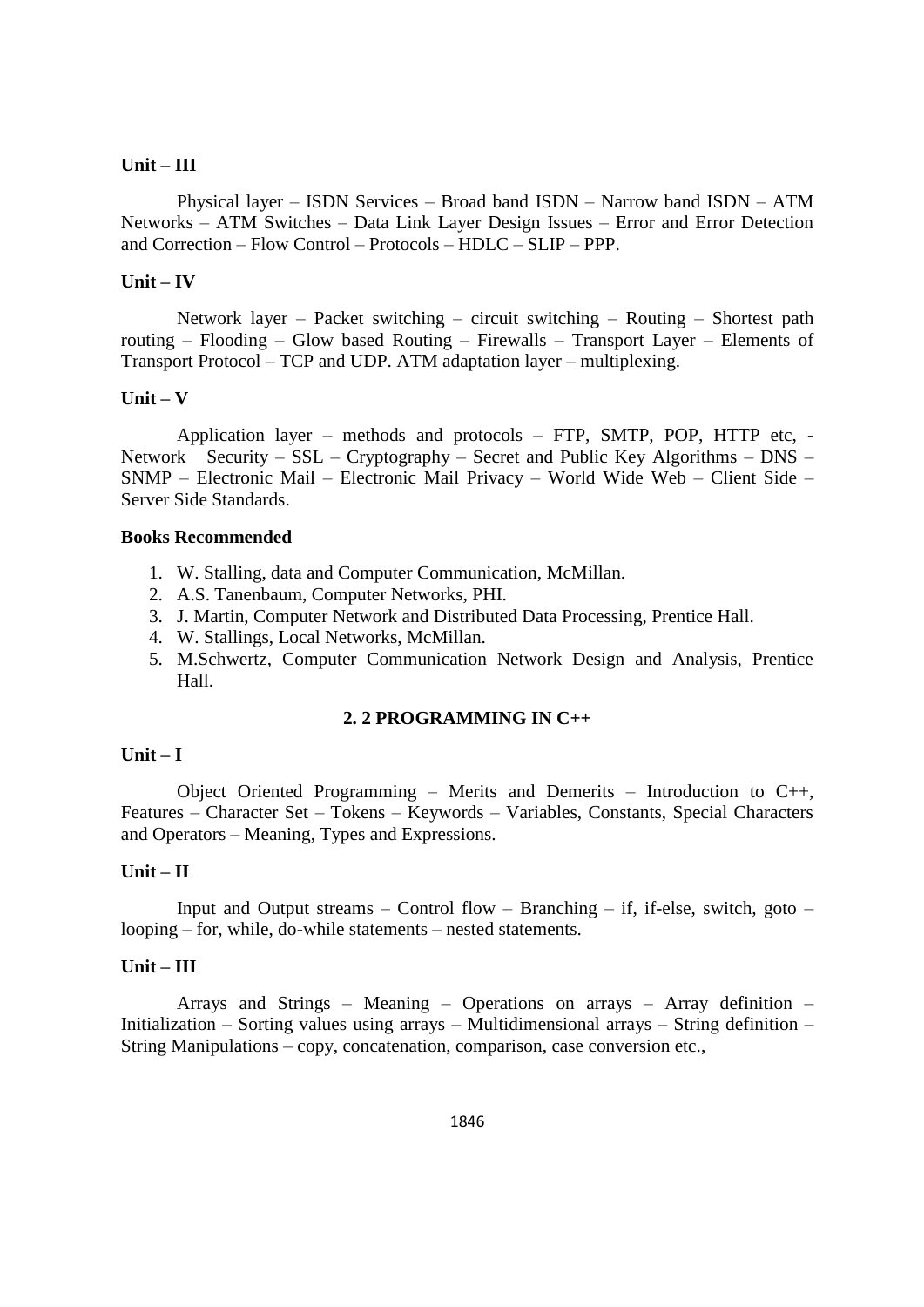Functions – definition, calling, parameters, return values, passing data – library functions – Math functions, String functions etc – Function overloading – Recursive functions.

## **Unit – V**

Structure and Unions – Definition, Initialisation, nesting, array of structure and their usage – Pointer (Simple treatment only) – Classes and object – Syntax – simple examples

#### **Books Recommended**

- 1. Venugopal Rajkumar, K.R. and Ravishankar, T. Mastering C++, Tata Mc Graw Hill Publication.
- 2. Balagurusamy, Programming in C++.

#### **2.3 ENTREPRENEURIAL DEVELOPMENT AND PROJECT FINANCING**

#### **Unit – I**

Entrepreneurship: Meaning, Definition and Importance – Role of Entrepreneurship in the process of economic development – Entrepreneur vs. Manager – Factors affecting Entrepreneurship growth: Economic, Social, Cultural, Personlity, Psychological and Sociological factors, Maslow's Need Hierarchy Theory, Herzberg's Theory, Mc Chelland's Achievement Motivation Theory – Motivational factors of Entrepreneurship.

Entrepreneurship competencies: Competence – Meaning, Components: Knowledge, Skill, Traits and Motives – Qualities of Entrepreneurs – Types of Entrepreneurs – Functions of Entrepreneurs – Entrepreneurship culture.

## **Unit – II**

Women Entrepreneurs: Concept of Women Entrepreneurship – Functions – role of Women Entrepreneurs – Growth of Women Entrepreneurship in India – Recent Trends in Development of Women Entrepreneurs – TREAD (Trade Related Entrepreneurship Assistance and Development for Women): Product Groups and States indentified for the Programme – Financial Assistance and Grant assistance available under the Programme.

## **Unit – III**

Entrepreneurship Development Institutions in India: EDII, NAYE, ITCOT, SIPCOT, TIDCO, SISI, NPC, DIC – Procedure for setting up of SSI units – Determination of the Project – Deciding upon the form of organization – Registration of SSI unit. Government Assistance: Concession and Subsidies – Seed Capital – Interest free loans – Concessional Financial Assistance by IFC, IDBI, ICICI, TIIC and Commercial Banks.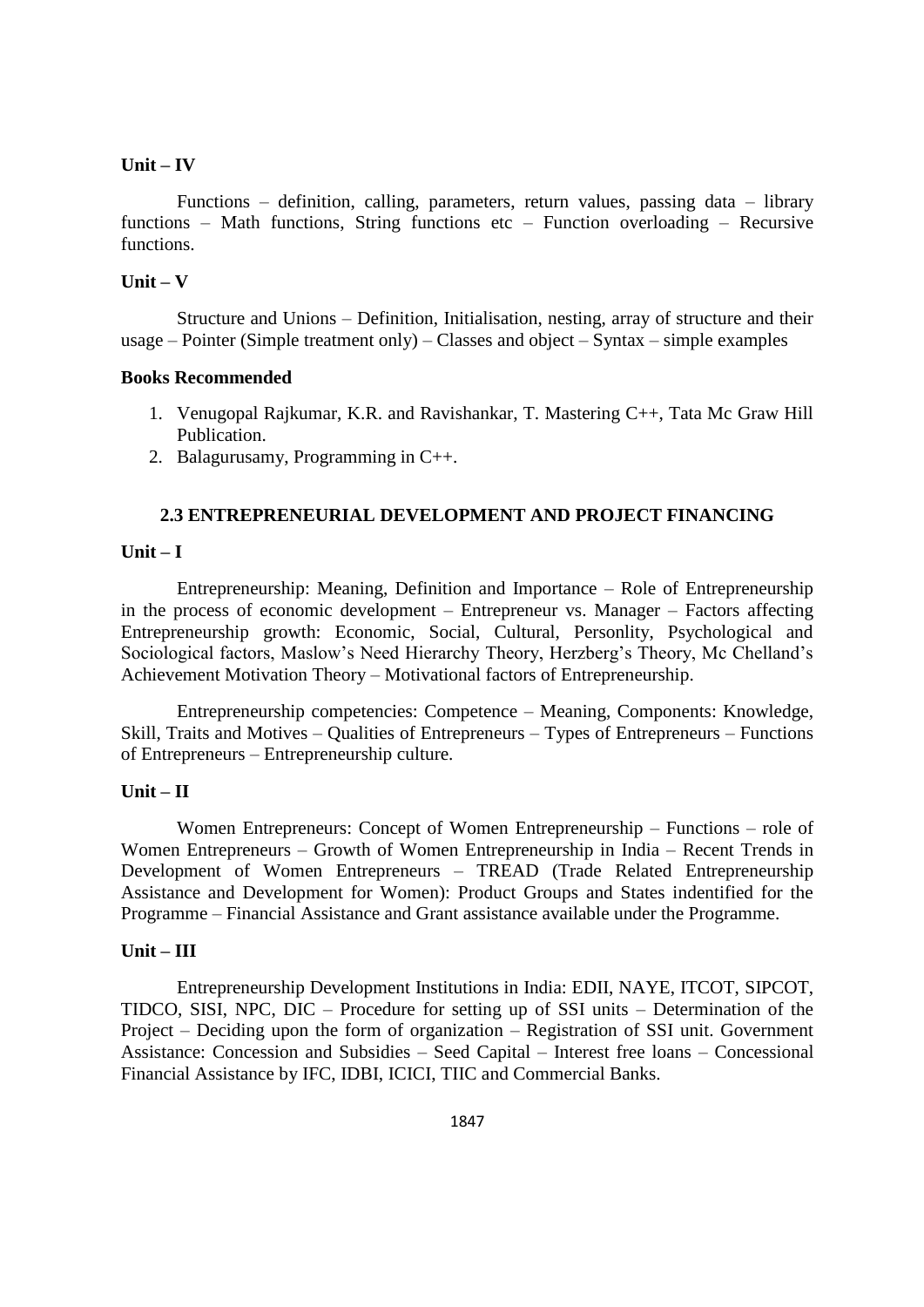Enterprise Building (Starting of a new enterprise): Agencies that help beginners in enterprise building – Steps in enterprise building: Finding out new business idea – Identifying a suitable business opportunity – Preliminary Evaluation – Project Formulation – Preparation of Project Report.

#### **Unit – V**

Project Appraisal – Technical Marketing, Economic, Financial Analysis – Profitability Analysis – Social Cost Benefit Analysis – Implementation of Enterprise Building.

#### **Books Recommended**

- 1. Vasant Desai, Entrepreneurship Development, 2005, Himalaya Publishing House, New Delhi.
- 2. Desh Pande, M.U, Entrepreneurship of Small Scale Industries Concept, Growth, Management, Deep and Deep Publications, New Delhi.
- 3. Jose Paul, N. Ajith Kumar, Entrepreneurship Development, 2003, Himalaya Publishing House, New Delhi.
- 4. Guidelines for the Preparation of Feasibility, Government of India Planning Commission, New Delhi.
- 5. Nandan, Fundamentals of Entrepreneurship, PHI Learning, New Delhi.Dr. Jayashree Suresh, Entrepreneurial Development, Margham Publications, Chennai.

#### **2.4 FINANCIAL MANAGEMENT**

## **Unit – I**

Financial Management: Meaning, Definition and functions- Scope – Objectives – Key activities of Financial Management – Organisation of Finance Section – An outline of financial system in India.

#### **Unit – II**

Capital Budgeting – Principles and Techniques- Pay back method – Discounted Cash flow method (DCF) – Present Value (PV) / Net Present Value (NPV) Method – Internal Rate of Returns (IRR) Method – Present Value Index – Discounted Pay Back Method – Average Rate of Return.

#### **Unit – III**

Working Capital Management – Permanent and temporary working capital – Changes in working capital – Determinants of working capital – Computation of Working capital – working capital financing – trade credit – bank credit – Commercial paper – Factoring.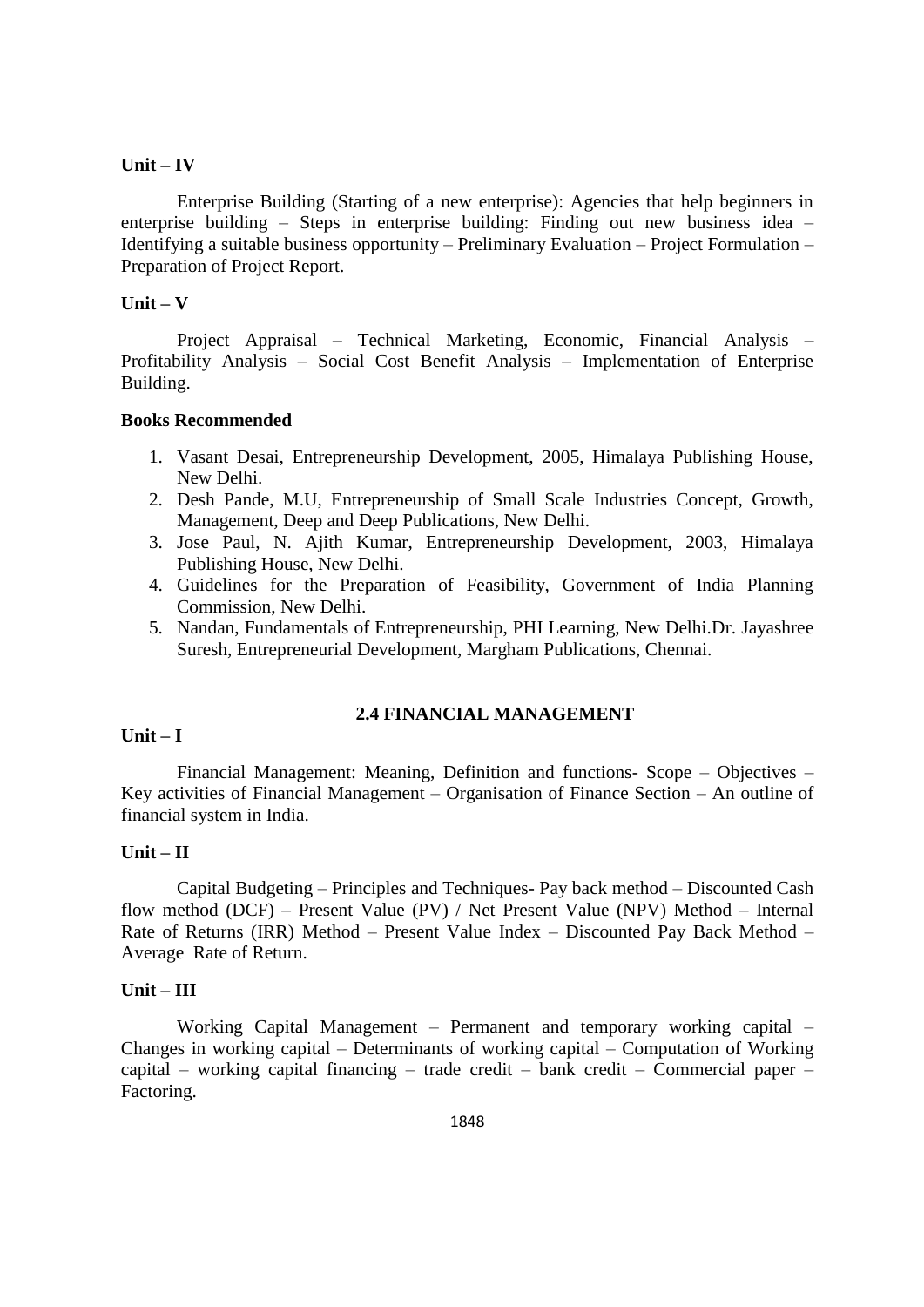Cost of Capital – Definition – Importance- Assumptions – Explicit and Implicit costs – Measurement of specific cost – cost of equity – cost of debt – cost of retained earnings – cost of preference shares – computation of overall cost of capital.

Capital Structure – Factors influencing financial decisions – Methods of financing – Theories of Capital decisions – Capital gearing.

Financial Leverage and operating leverage.

#### **Unit – V**

Dividend and Dividend policy – Meaning – classification and sources of dividend – factors influencing dividend policies – Theories of dividend decisions – Irrelevance and relevance theory – generally accepted dividend policies.

**Note:** The Question paper shall consist of 60% problem and 40% theory.

#### **Books Recommended**

- 1. Van Horne, Fundamentals of Financial Management, PHI Learning, New Delhi.
- 2. Khan & Jain, Financial Management, 2006, Tata McGraw Hill, New Delhi.
- 3. Pandey, I.M. Financial Management, 2005, Vikas Publication, New Delhi.
- 4. Prasanna Chandra, Financial Management, 2005, Tata McGraw Hill, New Delhi.
- 5. Ravi M. Kishore Financial Management, 2006, Taxman Publishing Ltd.
- 6. Keown, Financial Management; Principles and Applications,  $10^{th}$  Edition, 2008, Pearson Education, Delhi.
- 7. Chandra Bose, Fundamentals of Financial Management, PHI Learning, New Delhi.
- 8. Shazuli Ibrahim. S.A.N, Financial Management, PASS Publication.
- 9. Periyasamy. P. Financial Management, Vijay Nicole Imprints Pvt., Ltd., Chennai.
- 10. Dr. A. Murthy, Financial Management, Margham Publications, Chennai.

## **2.5 ADVANCED BUSINESS STATISTICS**

## **Unit – I**

Correlation and Regression Analysis: Correlation Analysis – Meaning of Correlation – Simple, Multiple and Partial: Linear and non-linear, causation and correlation, Scatter diagram – Pearson Co-efficient of correlation, calculation and properties, probable and standard errors, Rank correlation.

Regression Analysis: Regression equations and estimation.

## **Unit – II**

Analysis of Time series: Meaning – Estimating the linear trend, Cyclical variations – Seasonal variations – trend analysis – Application of time series analysis to forecasting.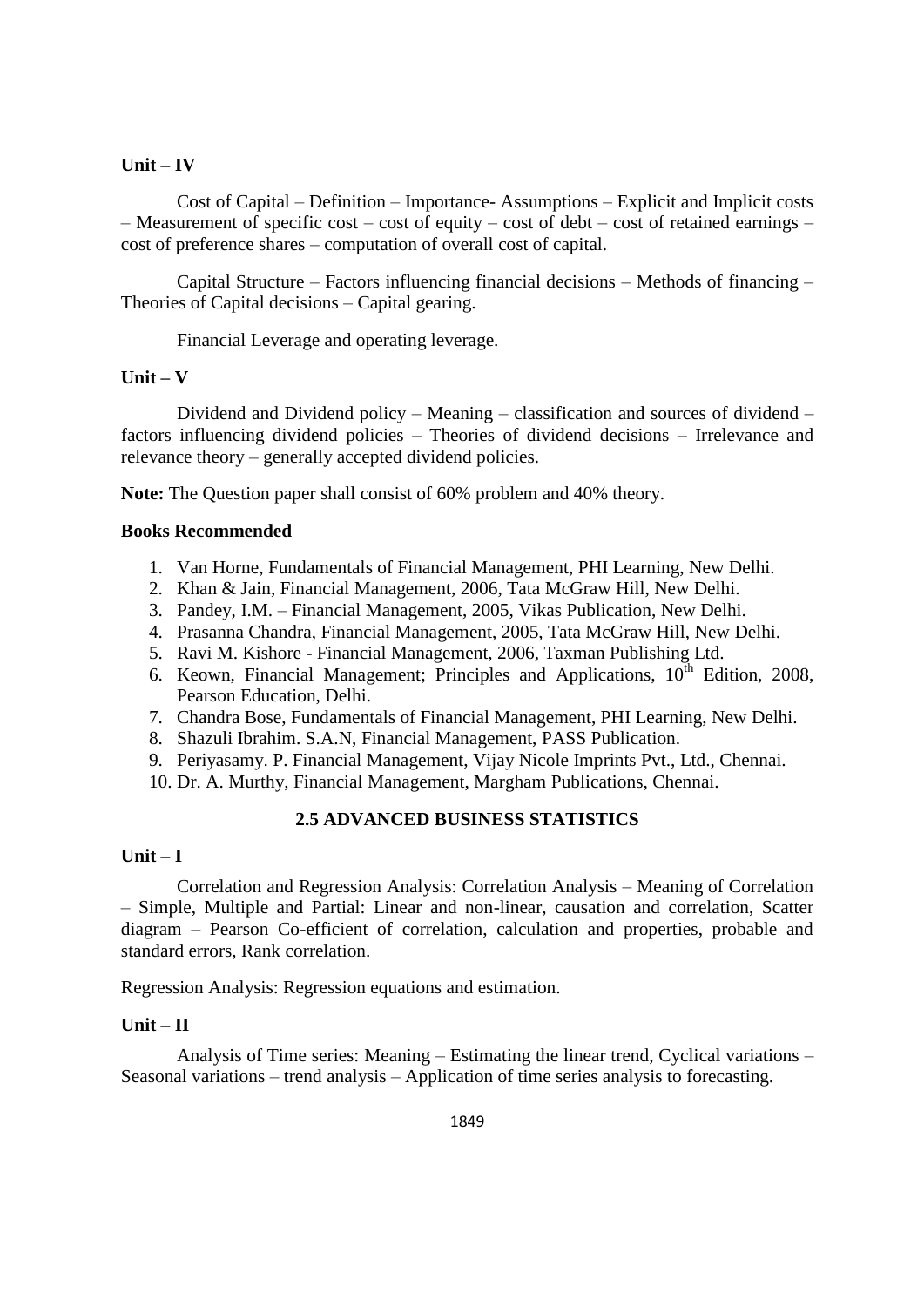## **Unit – III**

Probability Analysis – Discrete probability distribution – Binomial and Poison – Continuous Probability Distribution – Normal.

## **Unit – IV**

Hypothesis – testing Hypotheses regarding proportion and difference between two proportions – Concerning the value of the population mean – Difference between two means using normal distribution – "t" test distribution

## **Unit – V**

The Chi-Square Test as a hypothesis testing procedure, Goodness of fit test – testing the independence of two variables. F-test and analysis of variance.

## **Note: The Question paper shall consist of 80% problem and 20% theory.**

#### **Books Recommended**

- 1. Pal and Sarkar, Statistics Concepts and Applications, PHI Learning, Delhi.
- 2. Gupta, S.P., Statistical Methods, Sultan Chand Publishers, Delhi.
- 3. Kazmier, Business Statistics, 2006, Schman Seties, Tata McGraw Hill, New Delhi.
- 4. Sanchetti and Kapoor, Advanced Statistical Methods, 2008, Sultan Chand Publishers, Delhi.

## **3.1 ADVANCED CORPORATE ACCOUNTING AND REPORTING**

#### **Unit – I**

Preparation of Final Accounts of Companies as per schedule 3 of Companies Act 2013 – Corporate Reporting – Objectives – Disclosure Requirements and Evaluation of Disclosure Practices in Financial Reporting – An overview of XBRL.

#### **Unit – II**

Amalgamation – Absorption – Reconstruction of companies – Alternation of capital – Liquidation of Companies – Valuation of Goodwill – Valuation of shares.

## **Unit – III**

Banking Company Accounts: Rebate on bills discounted – Treatment of interest on doubtful debts – Preparation of Profit and Loss accounts – Balance Sheet (as per new format).

## **Unit – IV**

Accounts of Holding companies – Legal provisions – Preparation of consolidated Profit and Loss Accounts and Balance Sheet.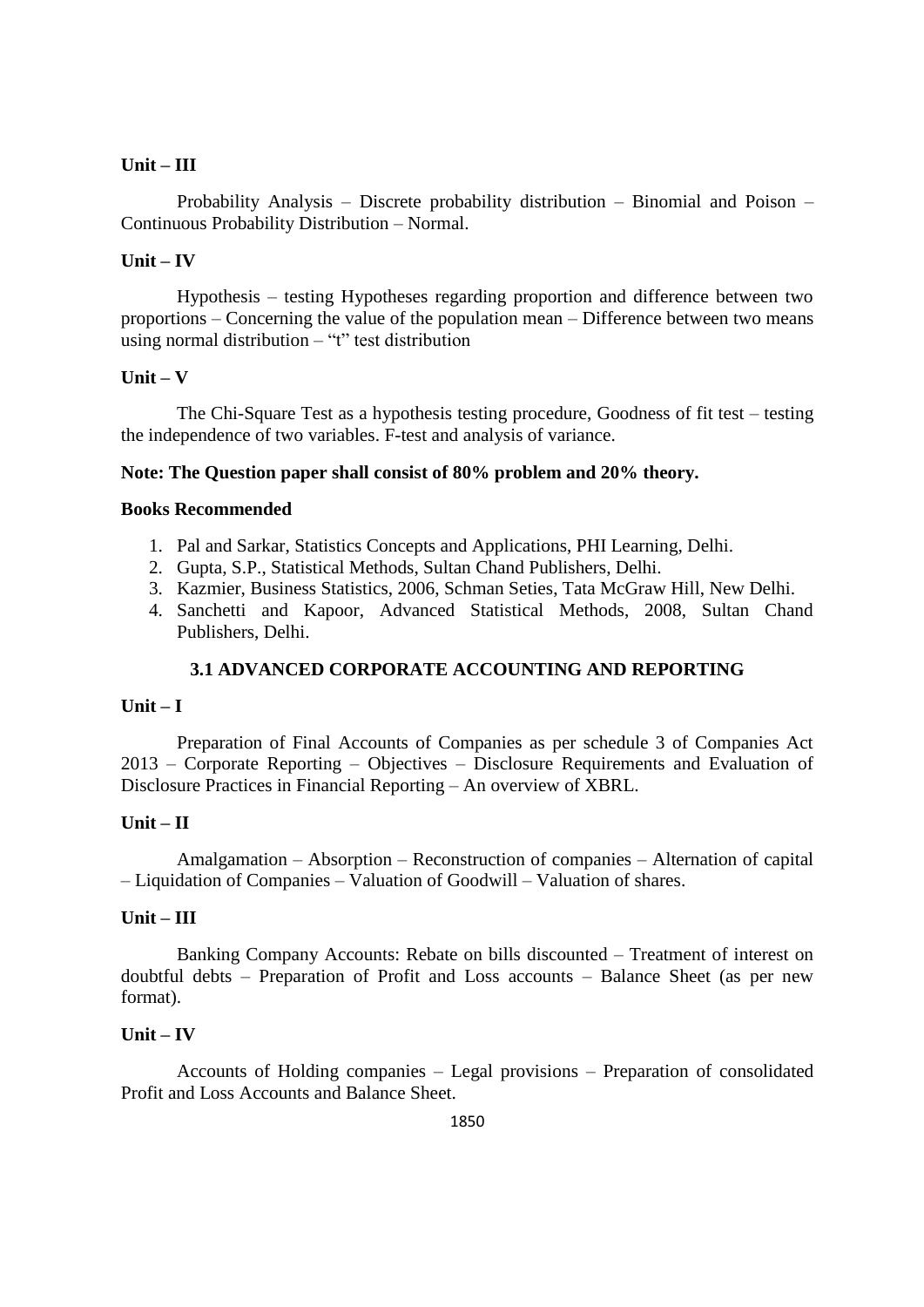Accounting for price level changes with Special reference to General Purchase Power and Current Cost Accounting. Accounting for leases and human resources – Financial and Operating leases – Principles and Practices of Human Resource Accounting – Some case studies in India.

#### **Note: The Question paper shall consist of 80% problem and 20% theory**.

#### **Books Recommended**

- 1. Agarwal, .N, Higher Science of Accountancy, 2003, , Kitab Mahal, Allahabad.
- 1. Arulanandam & Raman, Advance Accountancy, 2006, Himalaya Publishing House, Mumbai.
- 2. Shukla and Grewal, Advanced Accountancy, 2005, S.Chand Publication, Delhi.
- 3. Jain & Narang, Advanced Accountancy, 2005, Kalyani Publishers, Ludiana.
- 4. R.L. Gupta, Advanced Accounting, 2006, Sultan Chand Publishers, Delhi.
- 5. T.S. Reddy & A. Murthy, Corporate Accounting, Margham Publications, Chennai.
- 6. Shajuli Ibrahim, Company Accounts, PASS Publications.

#### **3.2 DATA BASE MANAGEMENT SYSTEMS**

## **Unit – I**

Introduction to Data base: Defining a database – Understanding of RDBMS – objects of a Relational Database – Macros – Functions of DBMS.

#### **Unit – II**

Understanding database – creating a database, creating a table, working in tables, defining primary key, saving and closing the table – Opening a Table, modifying table, selecting a field and multiple field, editing records in a table – printing the table – crating relationship between tables.

#### **Unit – III**

Forms: Creating a Form – Changing the view of a form – moving through the records – Adding a new field – Changing the name of a field – Editing the field – Deleting a record from the form – Renaming a form.

#### **Unit – IV**

Queries: Creating a query on a table – sorting records – hiding and un hiding a field – setting and deleting criterion – reforming calculations – savings and closing a query.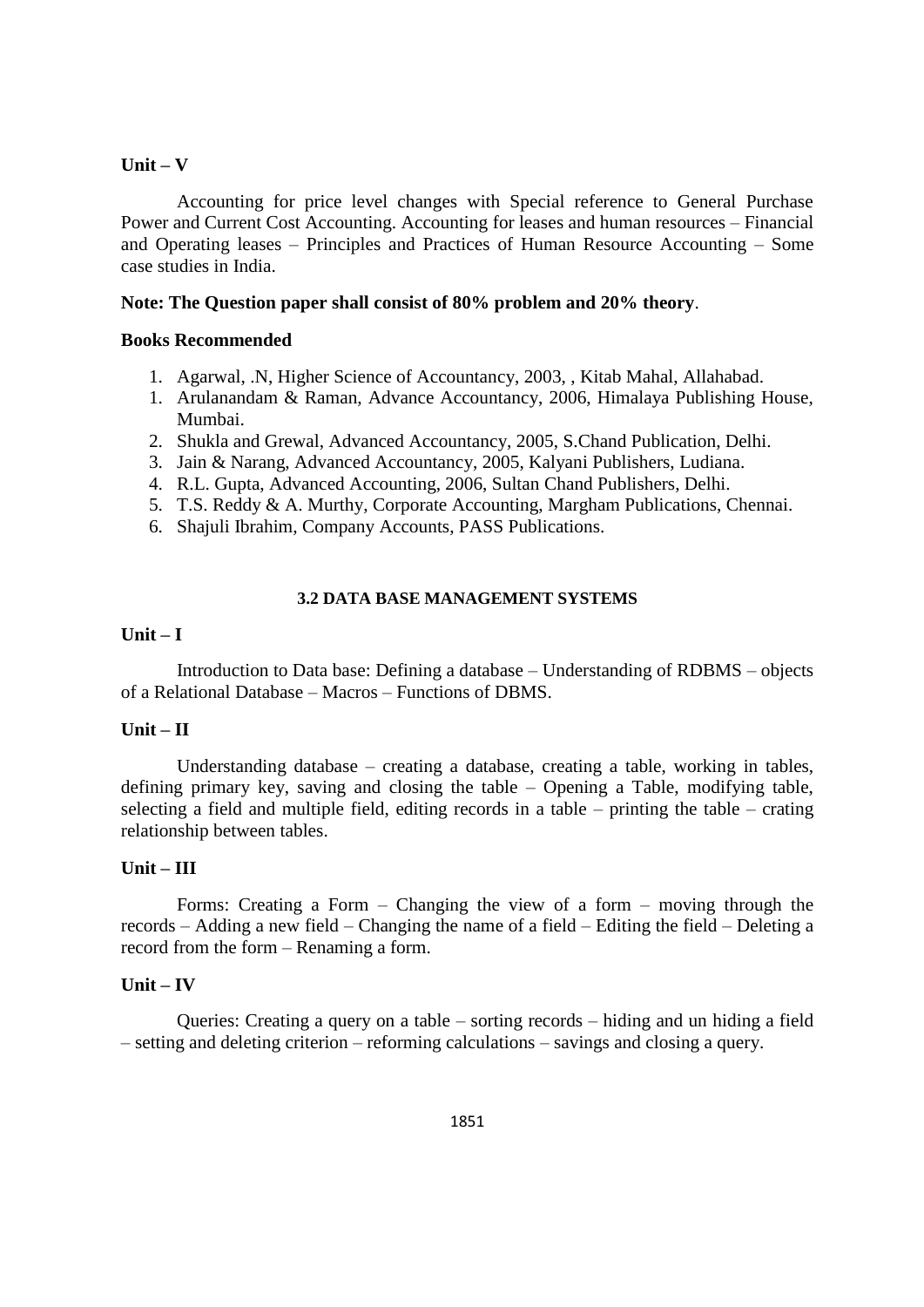Reports: generating Reports with report wizard – Closing the report.

## **Books Recommended**

- 1. Vikas Gupta, Comdex Comter Course Kit, Dremtech.
- 2. Cary N. Prague. Michacl.R. Irvin Comdex, Access of Windows.

## **3.3 WEB PROGRAMMING AND TECHNOLOGIES**

## **Unit – I**

Introduction – Hyper Text Markup Language (HTML)

# **Unit – II**

More on Hyper Text Markup Language (HTML) – Cascading Style Sheets.

## **Unit – III**

Introduction to Java Script – Object in Java Script.

## **Unit – IV**

Dynamic HTML with Java Script.

## **Unit – V**

XML – Defining Data for web applications

#### **Books Recommended**

- 1. Venugopal Rajkumar, K.R. and Ravishankar, T. Mastering C++, Tata Mc Graw Hill Publication.
- 2. Balagurusamy, Programming in C++.

## **3.4 APPLIED DIRECT TAXATION AND E-FILING**

## **Unit – I**

Income Tax Act, 1961 as amended- Definition of the following terms: Previous year, Assessment year, Person, Assessee, Income etc., - Residential status and incidence of Income tax for individuals, HUF, Firms, Companies, Body of individuals and Association of persons – Incomes exempted from income tax.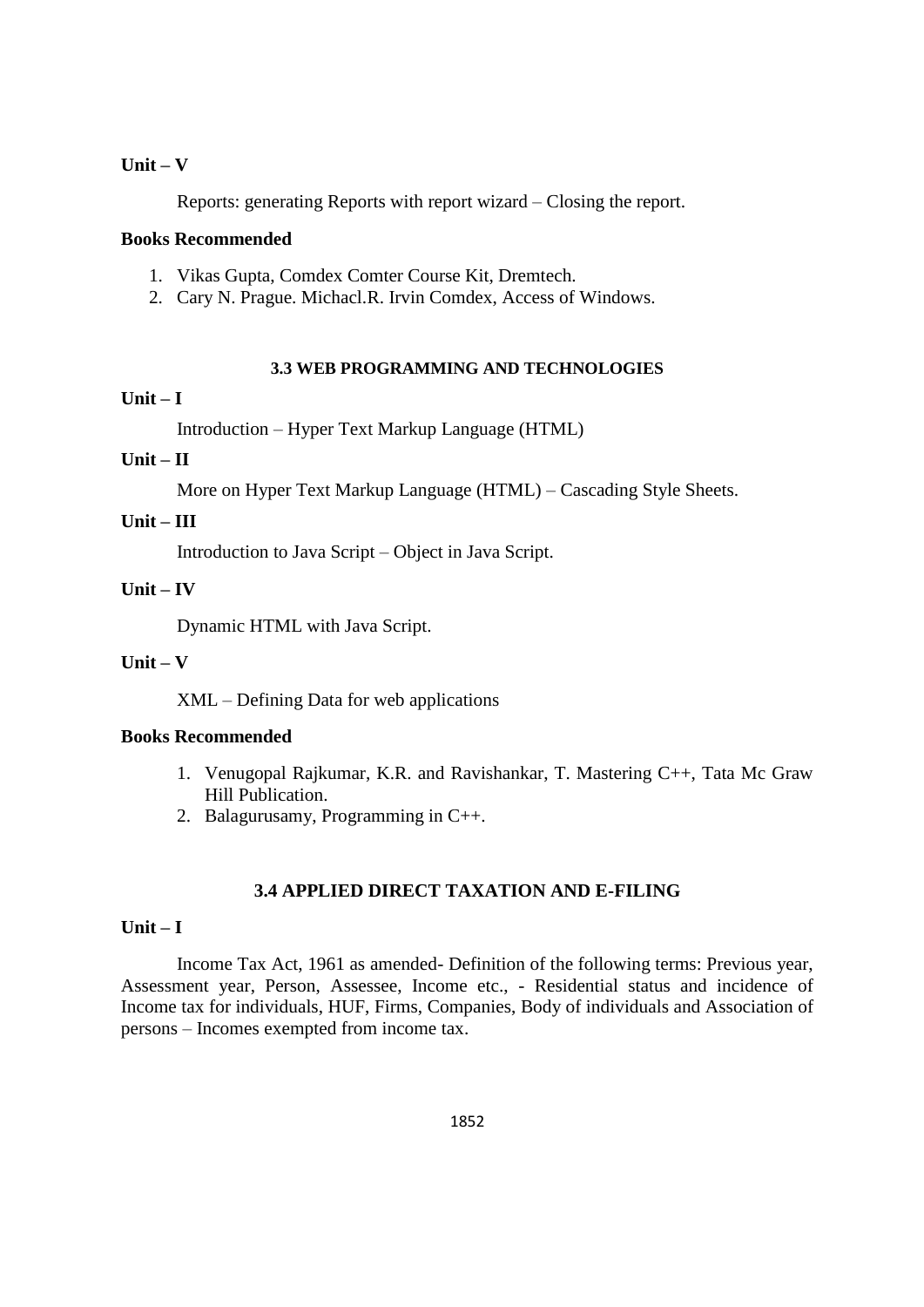## **Unit – II**

Computation of taxable income under various heads with reference to individual assessees, partnership form assessees, HUF assesseees and company assesses, Salaries, House property, Profits and gains of business or profession, Capital gains and other sources

#### **Unit – III**

Clubbing of Income – Set off and carry forward of losses – Deductions from Gross Total Income.

## **Unit – IV**

Meaning of advance tax – Various instalments of advance tax – Simple problems on advance tax – Penalty for not adhering to advance tax provisions – Meaning of Tax Deducted at Sources – Rates of tax to be deducted at source for various payments by a business assessee – penalty for not adhering to the Tax Deducted at Source Provisions.

#### **Unit – V**

Types of assessments – Self assessment, beat judgement assessment, summary assessment etc., - Various authorities under the Income Tax Act – List of forms for various types of assesses towards annual filing of Income Tax Return – e-filing procedure.

## **Note: The Question paper shall consist of 70% problem and 30% theory.**

#### **Books Recommended**

- 1. Vinod Singhania. K, Direct Taxes Law and Practice, Taxman Publications Private Ltd., New Delhi. (Current assessment year)
- 2. Gaur and Narang D.B, Income Tax Law and Practice, Kalyani Publication, New Delhi. (Current assessment year)
- 3. Mehrotra H.C, Income Tax Law and Accounts including Tax planning, Sahitya Bhawan Publishers. New Delhi, (Current assessment year).
- 4. T.S. Reddy & Y. Hari Prasad Reddy, Income Tax Theory, Law and Practice, Margham Publications, Chennai.

#### **3.5 BUSINESS ENVIRONMENT**

#### **Unit – I**

Meaning and Importance of the study of Business Environment – External factors affecting business – Economic, Political, Legal, Social, Competitive, Ecological and Technological factors – SWOT Analysis.

#### **Unit – II**

Industrial Policies since Independence – Recent changes in Industrial Licensing system – IDRA Act 1951 – Privatisation of Public Sector undertaking – Forms of Privatisation – Arguments for and against Privatization.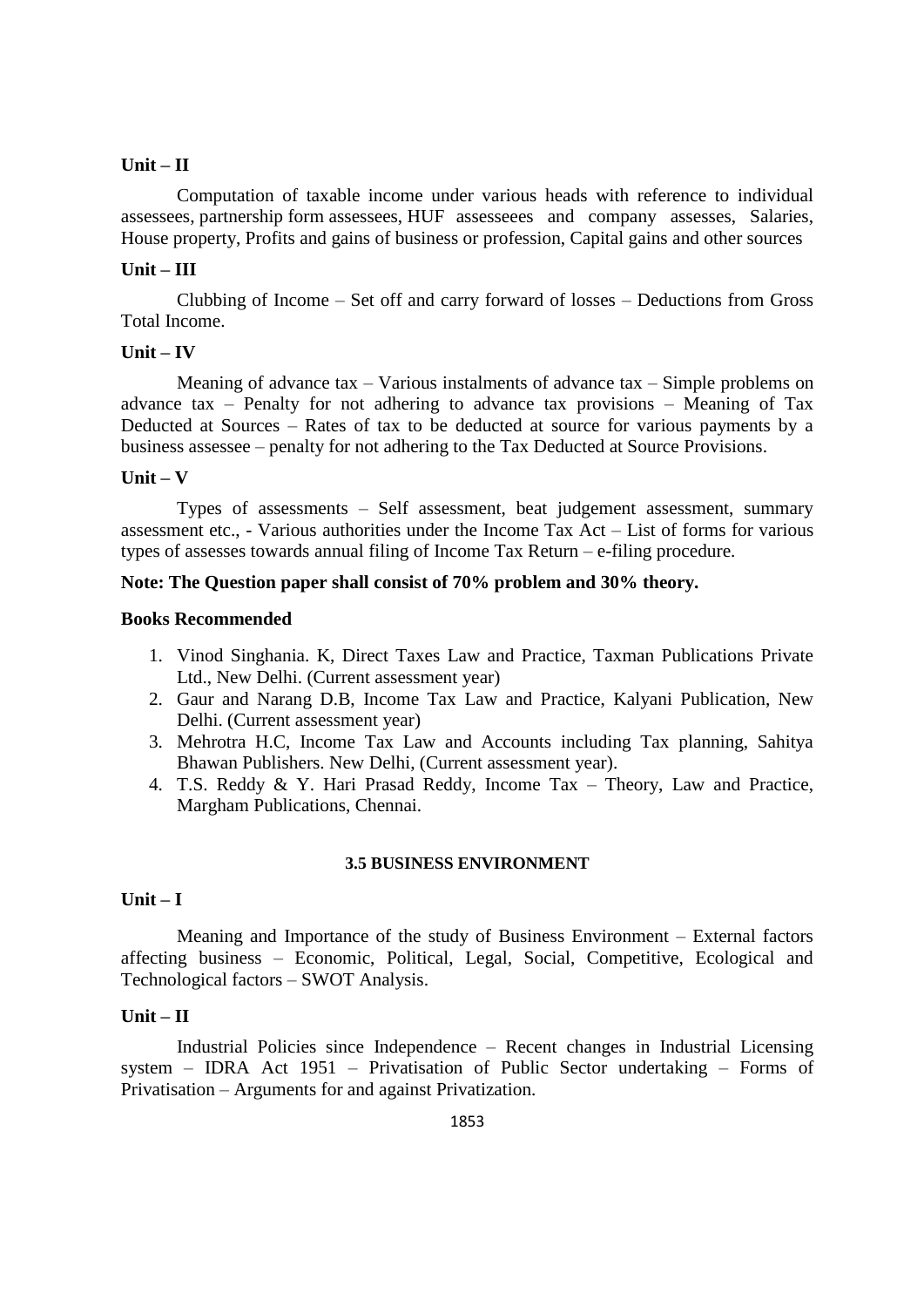## **Unit – III**

Industrial Sickness – Definition – Causes – Sick Industrial Companies Act, 1985 – BIFR - Reference to BIFR – Inquiries and Schemes. Small Scale Sector – Definition – Problems of Small Scale Sector – Industrial Sickness in Small Scale Sector.

#### **Unit – IV**

Consumer Protection Act, 1986 – Consumer Rights – Consumer Protection Councils – Three tier structure of grievances redressal machinery – their composition – Jurisdiction – Procedure in admission of Social Responsibilities – Arguments for and against Social responsibility of business – Social audit.

## **Unit – V**

Foreign Private Investment – Forms – Merits and Demerits – Government Policies on Foreign capital – Multination Corporations in India. SEBI – Functions – Guidelines relating to New Issues – Right Issue – Bonus shares and Debentures.

## **Books Recommended**

- 1. Pailwar, Economic Environment of Business, PHI Learning, Delhi.
- 2. W.F. Glueck, Business Policy and Strategic Management, Tata McGraw Hill.
- 3. K. Chidambaram and V. Alagappan, Business Environment, Vikas Publishers.
- 4. Francis Cherunilam, Business Environment, Himalaya Publications.
- 5. George A. Steiner and John F. Steiner, Issues in Business and Society, Universal Law.
- 6. K. Aswathappa, Essentials of Business Environment, Himalaya Publications.
- 7. Dr. S. Sankaran, Business Environment, Margham Publications, Chennai.
- 8. The Sick Industrial Companies (Special Provision) Act, 1985, Law Publishers (P) Ltd.
- 9. The Consumer Protection Act 1986, Bare Acts with Short notes, Universal Publishing Company.

#### **4.1 RESEARCH METHODOLOGY**

## **Unit – I**

Introduction: Significance of Research in Commerce and Management – Types of Research – Pure and Applied Research – Exploratory and Experimental Research – Descriptive and Analytical Research – Quantitative & Qualitative Research

#### **Unit – II**

Research Process: Identification of Research Problem – Literature Review – Research Design – Hypothesis.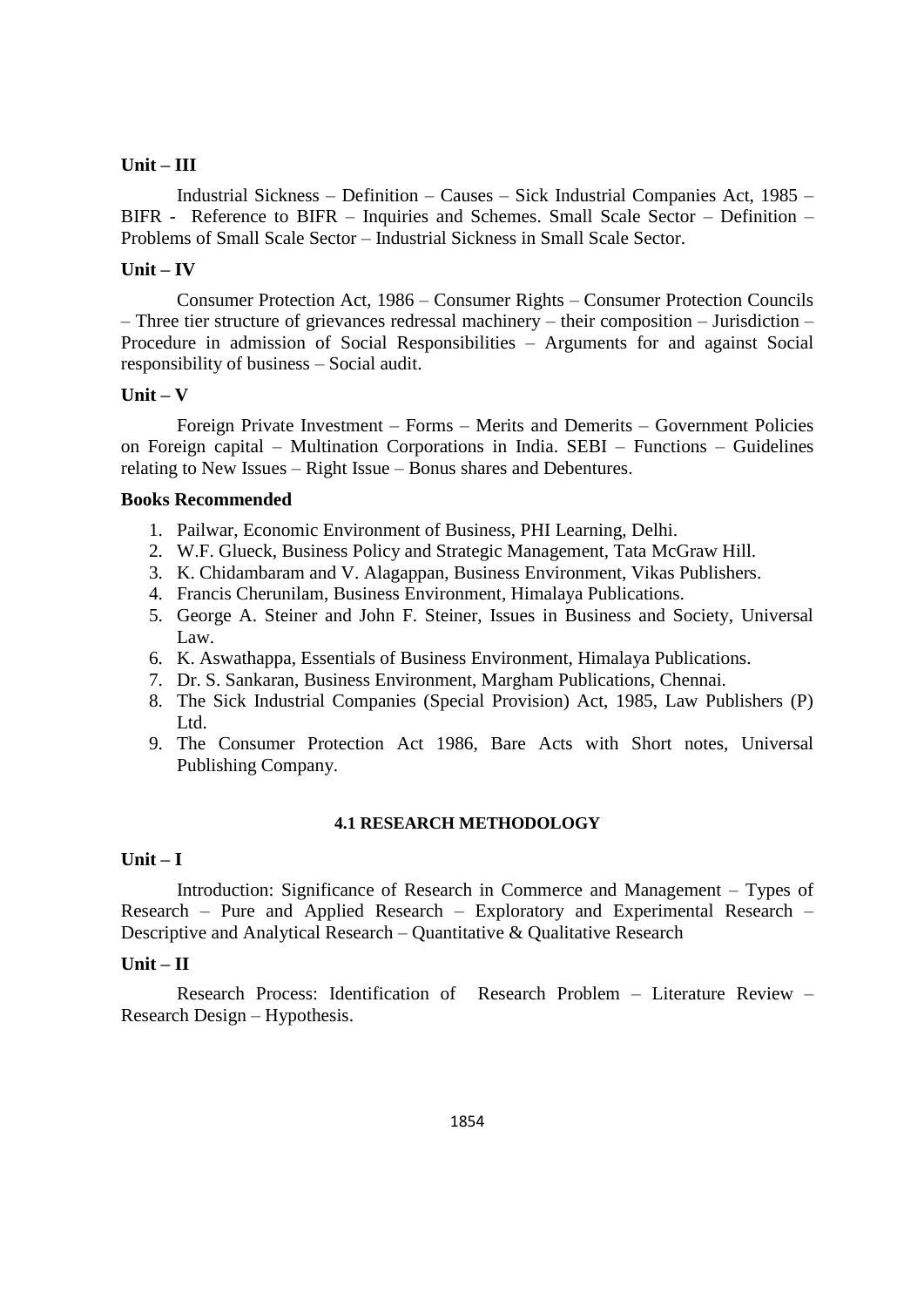#### **Unit – III**

Sampling: Methods of Sampling – Probability and non Probability Sampling methods – Data collection – Methods of collection of Primary data – Interview Schedule – Questionnaire – Observation – Survey – Case study.

#### **Unit – IV**

Editing – Classification – Coding - Tabulation

#### **Unit – V**

Report Writing: Report – Purpose – Characteristics – Functions – Types – Format – Principles of report writing – Documentation of Sources of data – Foot notes and Bibliography – Writing the report – First draft – Revision – Final draft.

#### **Books Recommended**

- 1. Krishnaswamy, O.R. & Ranganathan.M., Methodology of Research in Social Sciences, 2013, Himalaya Publishing House, Second edition, New Delhi.
- 2. Kothari.C.R. Research Methodology Methods and Techniques, 2015, New Age International Publishers, New Delhi.
- 3. Prabhu R. Raju and Krishna Priya.V, Research methodology in Business Management, Vijay Nicole Imprints Pvt., Ltd.,
- **4.** Peer Mohamed.S, Research Methodology, PASS Publications.

#### **4.2 OPERATIONS RESEARCH**

#### **Unit – I**

Introduction to Operations Research – Linear Programming – Nature – Formulation of Linear Programming – Maximization case – Minimization case – Assumption under LPP – Solution of LPP – Graphical method – Simplex method.

#### **Unit – II**

Transportation and Transshipment Problem – Solution to Transportation problem – Transportation method – Transportation method Transshipment problem.

## **Unit – III**

Assignment and Traveling Salesman Problem – Complete Enumeration method – Hungarian Assignment method – Constrained Assignment Problem – Unbalanced Assignment problem – Traveling salesman problem.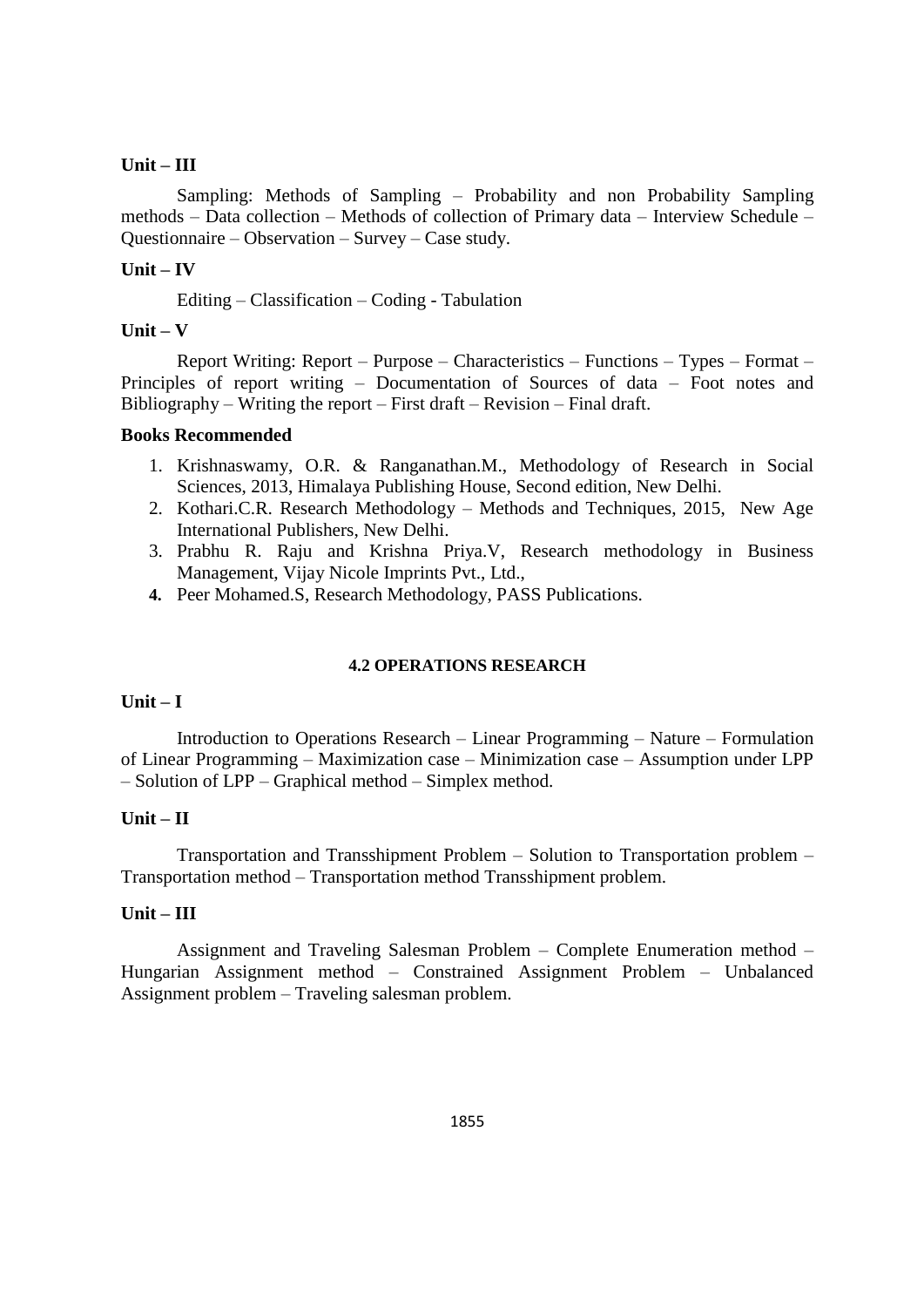Queuing theory – Meaning – Queuing Terminology – Single channel only. Game theory - Meaning – Saddle Point – Pure and Mixed Strategy – Principle of dominant – Subgame – Graphical method.

## **Unit – V**

Network Analysis: PERT/ CPM – Objectives – Advantages and Limitations – Similarities and Dissimilarities (Excluding Crash Cost Method).

Simulation – Meaning – Merits and Demerits of Simulation – Application of Simulation Models Simulation Techniques.

#### **Note: The Question paper shall consists of 70% problem and 30% theory**.

#### **Books Recommended**

- 1. Kanti Swarup, Gupta, P.K and Manmohan, Operations Research, 2006, S.Chand and Company Ltd., New Delhi.
- 2. Sharma, S.D. Operations Research, 2001, Kedar Nath Ramnath and Company, Meerut.
- 3. Kothari, C.R. Quantitative Techniques, 2002, Vikas Publishing House Pvt., Ltd., New Delhi.
- 4. Vohra, N.D. Quantitative Techniques in Management, Tata McGraw-Hill, New Delhi.
- **5.** V.K. Kapoor, Operations Research, S.Chand Publications, New Delhi.
- **6.** Veerarajan, Operations Research, Universities Press.
- **7.** Gurusamy, Operations Research, Vijay Nicole, Imprints Pvt., Ltd., Chennai.

## **4.3 COMPUTERISED ACCOUNTING AND OFFICE AUTOMATION Unit – I**

Windows and Ms Office – Office Tools and Techniques – MS word – Basics – Creating a new document – Formatting text and documents – Working with Headers, Footers and Footnotes – Tables and Sorting – Working with graphics – Writer's Tools – Macro Mail merge.

#### **Unit – II**

Ms-Excel – Basics – Excel features – Creating a new worksheet – Functions – Rearranging worksheets – Excel formatting Tips and Techniques – Excel Chart features – Using Worksheet as database – Auditing.

## **Unit – III**

Ms Power point basics – Crating presentation – Working with Text in Power Point Transition and Build Effects – Inserting Slides – Duplicating Slides – Deleting Slides, Printing – Presentation.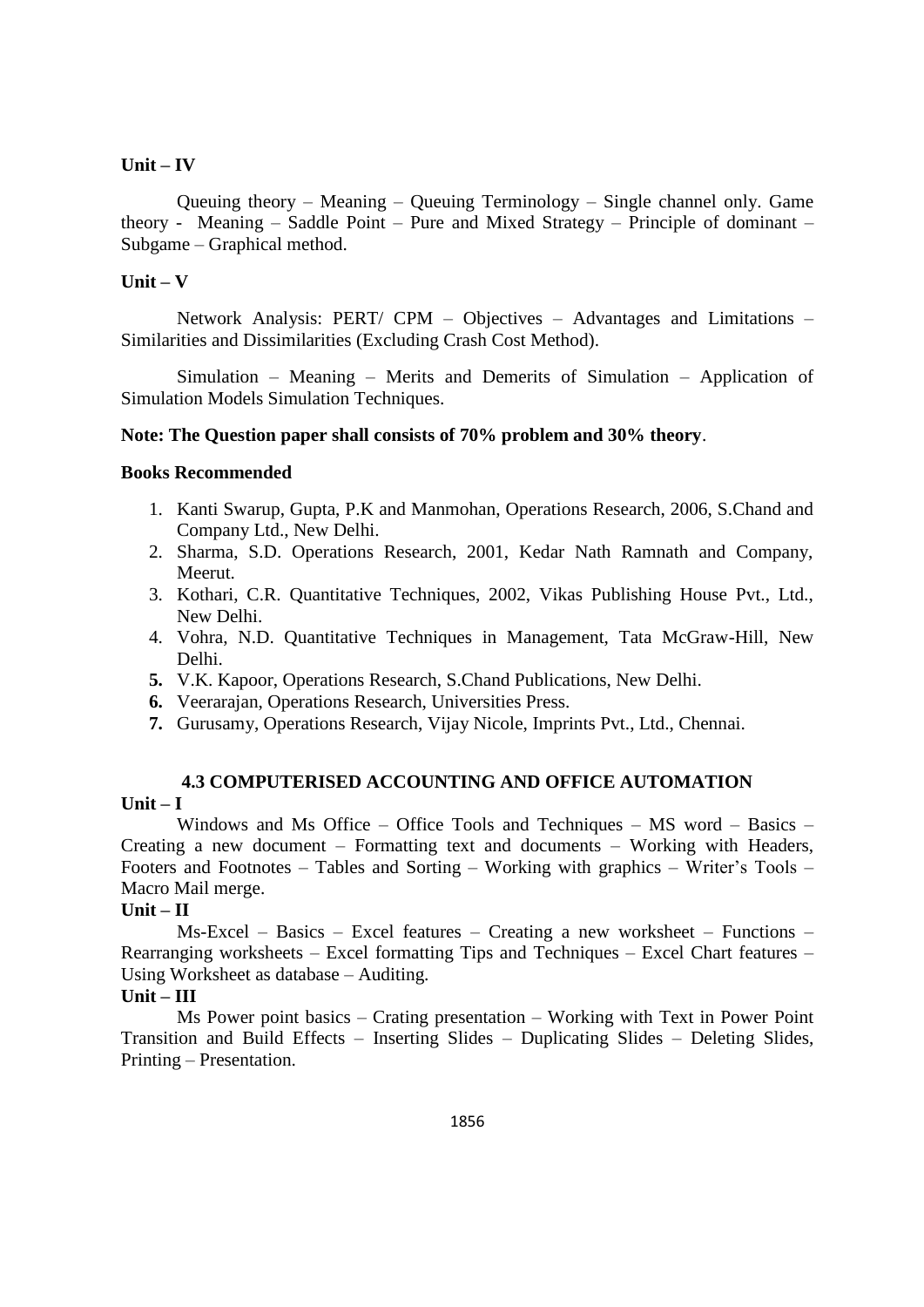Importance of Computerized Accounting – Accounting software – Company creation – Ledger creation – Features of Tally – Vouchers – Various types – Voucher entry – Preparing reports – Trail balance – Balance Sheet – Fund Flow and Ratios. **Unit – V**

Stock maintenance through Tally – Stock Items – Grouping Stock Ledgers – Stock Vouchers – Stock Reports – Billing – Purchase Bills – Sales Bills.

## **Books Recommended**

- 1. Brucj, B., 2006, The Essential Ms Office, Galgotia Publication Private Limited, New Delhi.
- 2. Gini Courter, Annete Marquis, 2005, Ms Office, BPB Publications, New Delhi.
- 3. Mansfield, R. 2005, The Compact Guide to Microsoft Office, B.P.B. Publications, New Delhi.
- 4. Mansfild, R., 2005, working in Ms-Office, Tata McGraw Hill, New Delhi.
- 5. Business Process Automation, Mohapatra, PHI Learning, New Delhi.
- 6. Venkatachalam & Chellappan, Business Process, PHI Learning, New Delhi.

## **4.4 APPLIED INDIRECT TAXATION**

## **Unit – I**

Meaning of Indirect Taxes- Distinction between Direct Taxes And Indirect Taxes – Constitutional authority to levy and collect indirect taxes – canons of taxation – types of indirect taxes prevailing in India at national level such as Goods and Services Tax and Customs Act.

#### **Unit – II**

Customs Act, 1962 – Meaning of Customs Duty – Procedure prescribed under the Customs Act to Import Goods and Services and Export of Goods and Services – Types of customs duty – simple problems in determination of assessable value and determination of Customs Duty liability – Various documents involved in imports and exports – HSN classification.

#### **Unit – III**

Introduction to Central Goods and Services Tax Act, 2017 – Meaning of the term Supply – Charge and Levy – Exemptions – Person – Business – Definition – Goods – Services rates of taxes applicable for various Goods and Services – Registration procedure – Filing of returns – Reverse charge.

#### **Unit – IV**

Introduction to Integrated Goods and Services Tax Act, 2017 – Meaning of the term Supply – Charge and Levy – Exemptions – Person – Business – Definition – Goods –